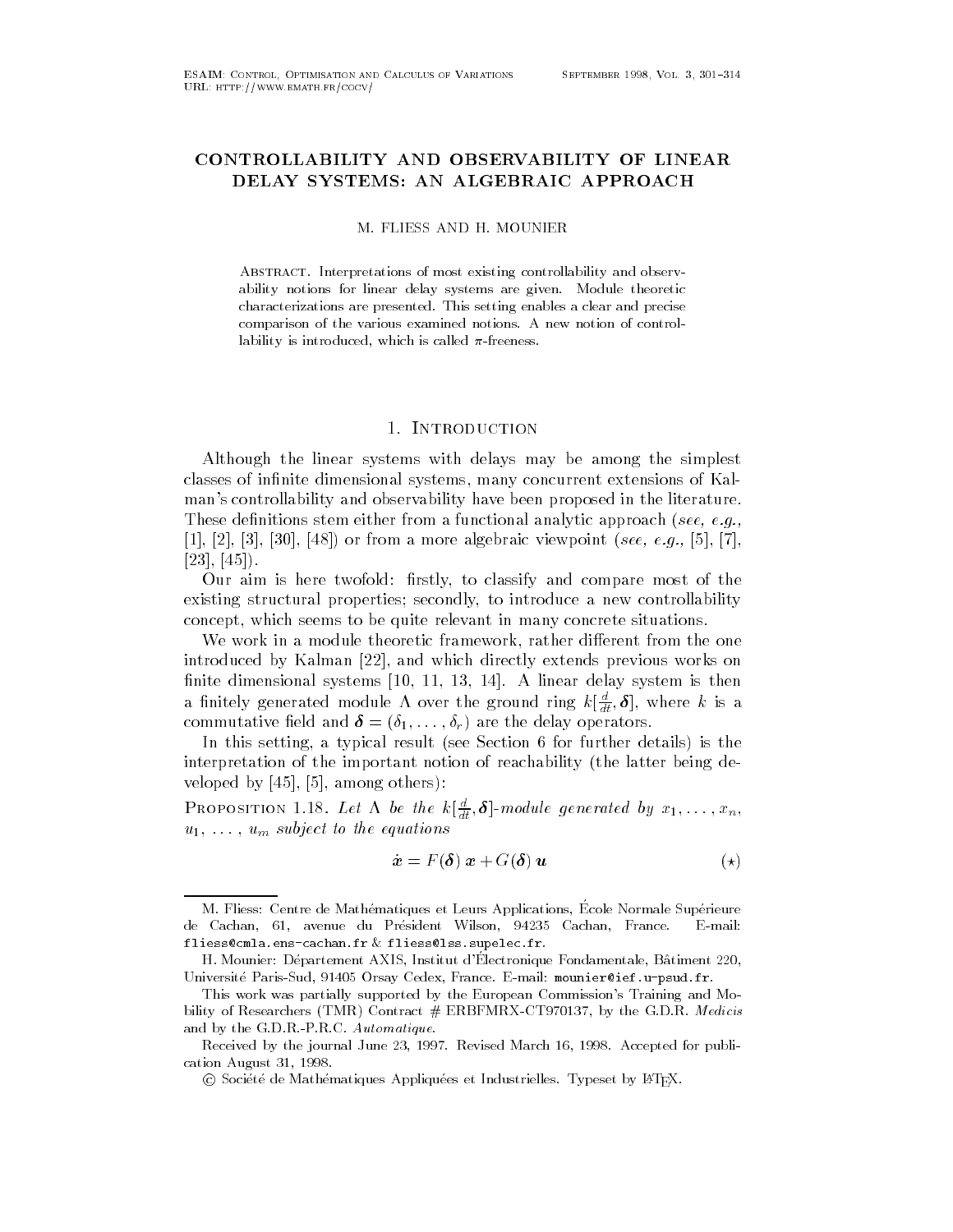where  $\boldsymbol{x} = (x_1, \ldots, x_n), \boldsymbol{u} = (u_1, \ldots, u_m), F(\boldsymbol{\delta}) \in k | \boldsymbol{\delta} |^{n \wedge n}$  and  $G(\boldsymbol{\delta}) \in$  $\kappa$  |  $\sigma$  |  $\cdots$  is then,  $\uparrow \star$  | is reachable if and only if it is free.

This result is a direct consequence of the resolution, due to Quillen [40] and Suslin Suslin Suslin Suslin Suslin Suslin Suslin Suslin Suslin Suslin Suslin Suslin Suslin Suslin Suslin S dimensional case where the system module is over  $\kappa_{\lfloor \overline{dt} \rfloor}$  (*i.e.*, over a principal ideal domain), Kalman's controllability amounts to the freeness (or torsion freeness of this module The equivalence between torsion freeness and freeness for modules is no longer valid over  $\kappa[\frac{1}{dt},\bm{\sigma}]$  (see [42]).

which is controllability which is considered by  $\mathcal{A}$  . The constant is considered by  $\mathcal{A}$ shown to be equivalent to

$$
\mathrm{rk}_{k(\boldsymbol{\delta})}[A(\boldsymbol{\delta}), A(\boldsymbol{\delta})B(\boldsymbol{\delta}), \ldots, A(\boldsymbol{\delta})^{n-1}B(\boldsymbol{\delta})] = n
$$

where  $\kappa(\overline{dt},\bm{\sigma})$  is the quotient held of  $\kappa[\overline{dt},\bm{\sigma}]$ . The module associated to such a weakly controllable system, considered over  $\kappa(\bm{\sigma})[\frac{1}{dt}]$  through an extension of the ground ring, is free. This leads us to another technique, namely varying the rings under consideration through suitable tensor products in the spirit of what is done along Grothendieck's ideas in modern algebraic  $\mathbf{f}$  in obtaining the various intervals in obtaining the various induced in  $\mathbf{f}$ comparisons also gives rise to a new form of controllability. Let the  $\kappa[\frac{1}{dt},\bm{\sigma}]$ module be torsion free Then there exists an element in k such that  $k[\frac{u}{dt},\boldsymbol{\delta},\pi^{-1}]\otimes_{k[d/dt,\boldsymbol{\delta}]} \Lambda$  is free. The system will be called  $\pi–free.$  In many  $\mathbf{r}$  is the concrete example of the concrete examples see  $\mathbf{r}$ 

The paper is organized as follows. We begin with general definitions and results for systems associated with modules over a general algebra contain ing  $\kappa\lfloor\frac{\tau}{dt},\bm{\sigma}\rfloor$ . We then state some criteria for checking freeness and torsion freeness which are related to Quillen-Suslin's result. This is exploited in Section 4 for extending some coprimeness notions to delay systems. Section 5 demonstrates that many systems often encountered in practice and exhibiting a transmission delay are  $\pi$ –free. Section 6 interprets the notions of reachability and weak controllability. There, we employ a paper by one of  $\mathbf t$  and  $\mathbf t$  are some of the commonly used functional analytic commonly used functional analytic control  $\mathbf t$ trollabilities are interpreted in an algebraic setting. A comparison diagram is given in Section summarizing the previous comparison results The -nal section is devoted to similar results on observability

Most of the commutative algebra we use may be found in standard text books such as In particular the basic de-nitions of module ideal free module in pages of example in pages  $\mathbb R$  to  $\mathbb R$  to  $\mathbb R$  to  $\mathbb R$  to  $\mathbb R$  to  $\mathbb R$  to  $\mathbb R$  to  $\mathbb R$ The notion of torsion freeness is in p  or p For pro jec ...., even find that we have been as the state which can be a set of  $\mathbb{P}^1$ more elaborate results, we give the precise reference.

Our results were announced in and fully developed in 

a companion paper jos, with with the compact of the system of the control ing string with an interior mass. Other examples may be found in  $[32, 36]$ and and application to feedback stabilization in the stabilization in the stabilization in the stabilization in

esante coco e este comentante con el septembro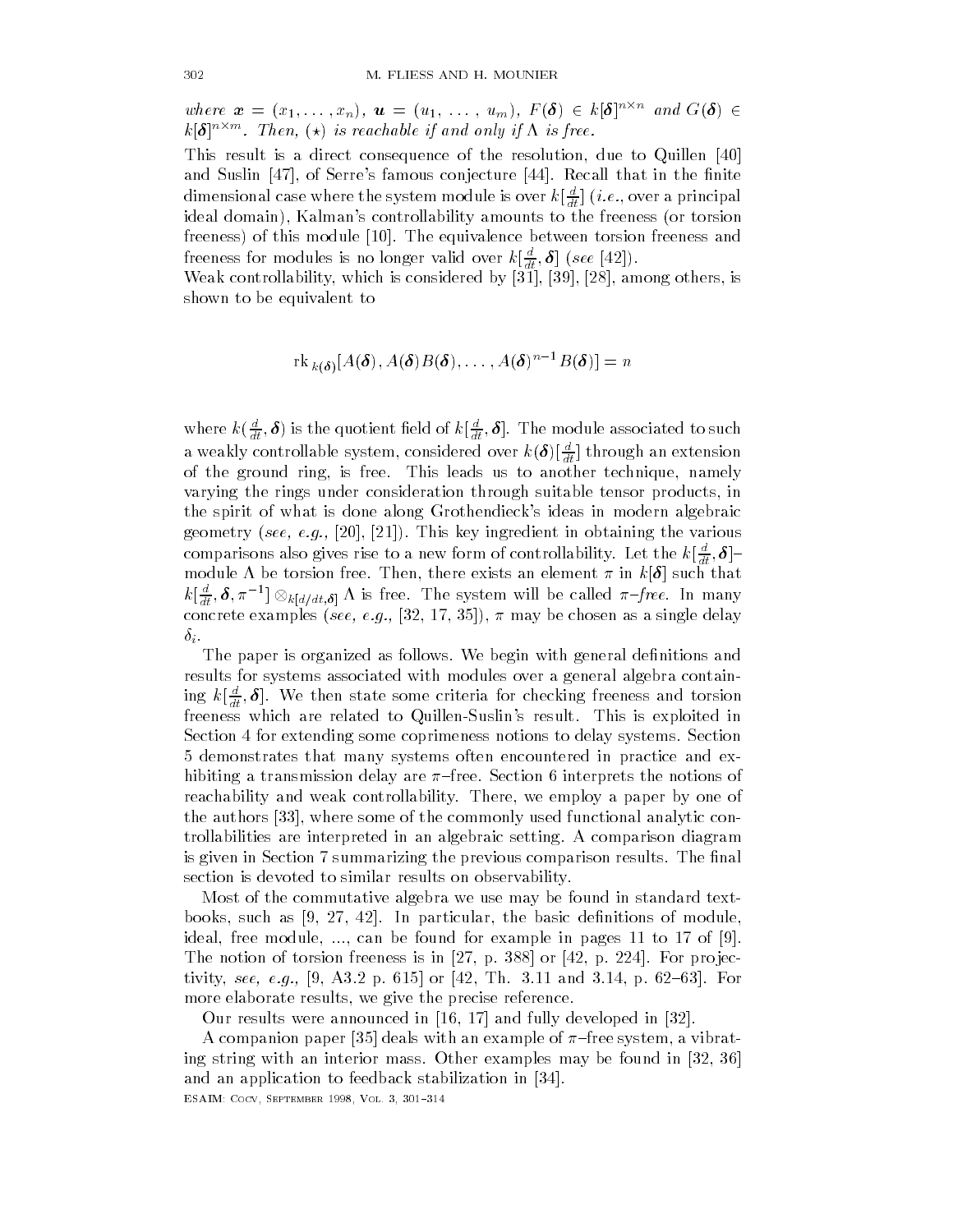## 2.1. PRELIMINARY DEFINITIONS

All the rings and algebras are commutative, with unity, and without zero

Definition - Let R be a ring An Rlinear system or an Rsystem or a linear system over Rmodule Rmodule Rmodule Rmodule Rmodule Rmodule Rmodule Rmodule Rmodule Rmodule Rmodule R

In other words an Rsystem is an Rmodule with -nite free presentation see and the seeds of the second contract of the second contract of the second contract of the second contract of the second contract of the second contract of the second contract of the second contract of the second contra

$$
E \stackrel{\phi}{\longrightarrow} W \longrightarrow \Sigma \longrightarrow 0.
$$

A presentation matrix P of is one associated with

Notation We denote by the Rsubmodule spanned by a subset of Definition - An Rlinear dynamics or an Rdynamics or a linear dy namics over  $\mathbf{R}$  is an input under  $\mathbf{R}$  in input under  $\mathbf{R}$  in input under  $\mathbf{R}$  in input under  $\mathbf{R}$ ies is to a subset of the subset of the subset of the subset of the subset of the subset of the subset of the The input use  $\mathbf r$  is a free Rmodule of rank measurement if use  $\mathbf r$  and  $\mathbf r$  and  $\mathbf r$  and  $\mathbf r$  and  $\mathbf r$  and  $\mathbf r$  and  $\mathbf r$  and  $\mathbf r$  and  $\mathbf r$  and  $\mathbf r$  and  $\mathbf r$  and  $\mathbf r$  and  $\mathbf r$  and  $\mathbf r$  and Definition - An output <sup>y</sup> y- -yp is a -nite subset of An R-system equipped with an input and an output is called an  $input-output$  $R$  -system.

### 2.2. CONTROLLABILITY AND OBSERVABILITY

 $\mathbb{R}^n$  and  $\mathbb{R}^n$  be an Ralgebra Theorem is said to be an Ralgebra Theorem is said to be Appendix to be Appendix to be Appendix to be Appendix to be Appendix to be Appendix to be Appendix to be Appendix to be Appe torsion free controllable resp Aprojective control lable- Afree controllable if the A-module  $A\otimes_R\Sigma$  is torsion free (resp. projective, free).

Elementary homological algebra yields

Proposition - The Afree controllability resp the Aprojective con trollability implies the A-projective controllability (resp. the A-torsion free  $controllability$ .

out an extended output that is said to be an analyze with input y is said to be a said to be a said to be a sa *A-observable* if the two *A-*modules  $A \otimes_R \Sigma$  and  $A \otimes_R |\boldsymbol{u},\boldsymbol{y}|$  coincide.

# 2.3.  $\pi$ -FREENESS

The following result is borrowed from  $\Gamma$  . The following result is borrowed from  $\Gamma$ 

Theorem and Definition - Let be an Rsystem- A an Ralgebraand S a multiplicative part of A such that  $\Sigma$  is  $S^{-1}R$ -free controllable. Then, there exists an element  $\pi$  in S such that  $\Sigma$  is  $R[\pi^{-1}]$ -free controllable. The preceding system will then be called  $\pi$ -free.

We have the following direct consequence:

COROLLARY 2.8. Let  $\Sigma$  be an R-torsion free controllable R-system and S a multiplicative part of R such that  $S^{-1}R$  is a principal ideal ring. Then, there exists  $\pi \in S$  such that  $\Sigma$  is  $R[\pi^{-1}]$ -free controllable and  $\Sigma$  is  $\pi$ -free.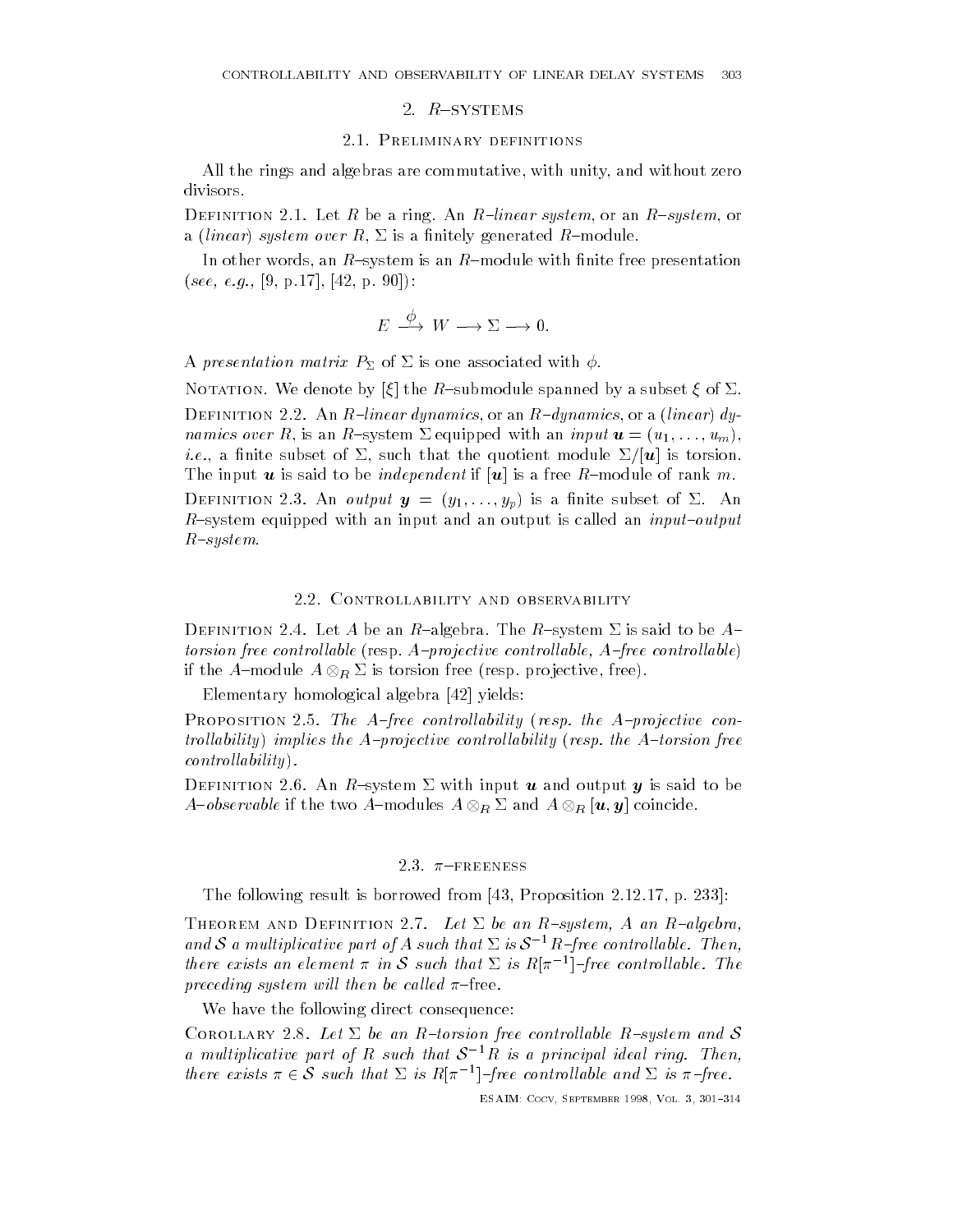Take for R the principal ideal ring k of polynomials in one indeterminate over a commutative -eld k This case encompasses -nitedimensional continuous time systems [10] if  $\xi = \frac{1}{dt}$ , inite-dimensional discrete time systems if it is a shift operator as well as instance systems with our instance systems with a shift of instance systems with a shift of the system of the system of the system of the system of the system of the system of t fractional derivatives if stands for some fractional derivation operator Wellknown properties of -nitely generated modules over principal ideal rings see-contract the section of the section of the contract of the contract of the contract of the contract o k torsion free controllable systems are k free controllable We will say for short that such a k system is control lable see for the connection with more classic approaches A k system with input <sup>u</sup> and output  $y \sim \frac{1}{2}$  is said to be observable if the two kinds of the two kinds of the two kinds of the two kinds of the two kinds of the two kinds of the two kinds of the two kinds of the two kinds of the two kinds of the two ki coincide see for the connection with more classic approaches See  for several fruitful consequences of this framework

# 2.5. THE CASE OF DELAY SYSTEMS

 $\mathbf{C}$  be the ring contract the ring contract  $\mathbf{C}$  and  $\mathbf{C}$  independent of  $\mathbf{C}$  $\zeta_0, \zeta_1, \ldots, \zeta_r$  over a commutative neight. Here,  $\zeta_0 = \frac{1}{dt}, \zeta_i = \delta_i, \, i=1,\ldots,r,$ where  $\sigma_i$  is a *Liocalized* called dealing with localized and the controllability of the controllability  $\mathcal{N}$  is the controllability of the controllability of  $\mathcal{N}$ الجايد للجرافلا الماليان والمحتمل المالية المراجع والمحتمل والمحتمل المتحدث trollability are no longer equivalent. Nevertheless we have, as a direct consequence of Corollary 2.8:

**PROPOSITION 2.9.** A  $\kappa[\frac{1}{dt}, \mathbf{\sigma}]$ -torsion free controllable  $\kappa[\frac{1}{dt}, \mathbf{\sigma}]$ -system  $\Lambda$  is free- where may be chosen in k

 $\mathcal{L}$ the element  $\pi$  of the preceding proposition. Let  $J_\Lambda$  be the ideal of  $\kappa\lfloor \frac{\tau}{dt}, \sigma\rfloor$ generated by the maximal order minors of a presentation matrix of  $\Lambda$  ( $\mathfrak{I}_{\Lambda}$ is the Fitting meat of  $\Lambda$  and let  $\mathcal{I}_\Lambda$  be the ideal of  $\kappa(s,z)$  obtained by substituting s to  $d/dt$  and z to  $\delta$ .

Let  $(s_0, z_0)$  be the common zeros of the generators of  $\mathcal{I}_\Lambda$ , and let  $\mathcal{I}_\Lambda$  be the ideal of  $\kappa[z]$  obtained by fixing s to  $s_0^{\cdot}$ . Let then  $\pi_i$  be the lcd of the generators of  $\mathcal{I}_\Lambda$ . In the decomposition over  $\kappa[z]$  in prime factors of  $\pi_i$ :

$$
\pi_i = \prod_{j=1}^{N_i} \sigma_j^{\alpha_j}
$$

the various  $\sigma_j$  are mot degree polynomials of  $\kappa |z|$ . Denote by  $\sigma_j(\sigma)$  the polynomial of  $\kappa |z|$  corresponding to  $\sigma_j$ . It sumes to take

$$
\pi(\delta) = \prod_i \prod_{j=1}^{N_i} \widetilde{\sigma}_j(\delta)
$$

For a function  $f: \mathbb{R} \to \mathbb{R}$ , a (localized) delay operator  $\delta_i$  is defined by  $\delta_i f(t) = f(t - h_i)$ , where his  $\epsilon$  and the vector space space space space space space space space space space  $q$  or rational numbers is assumed to be  $r$ -dimensional.

esante coco e este comentante con el septembro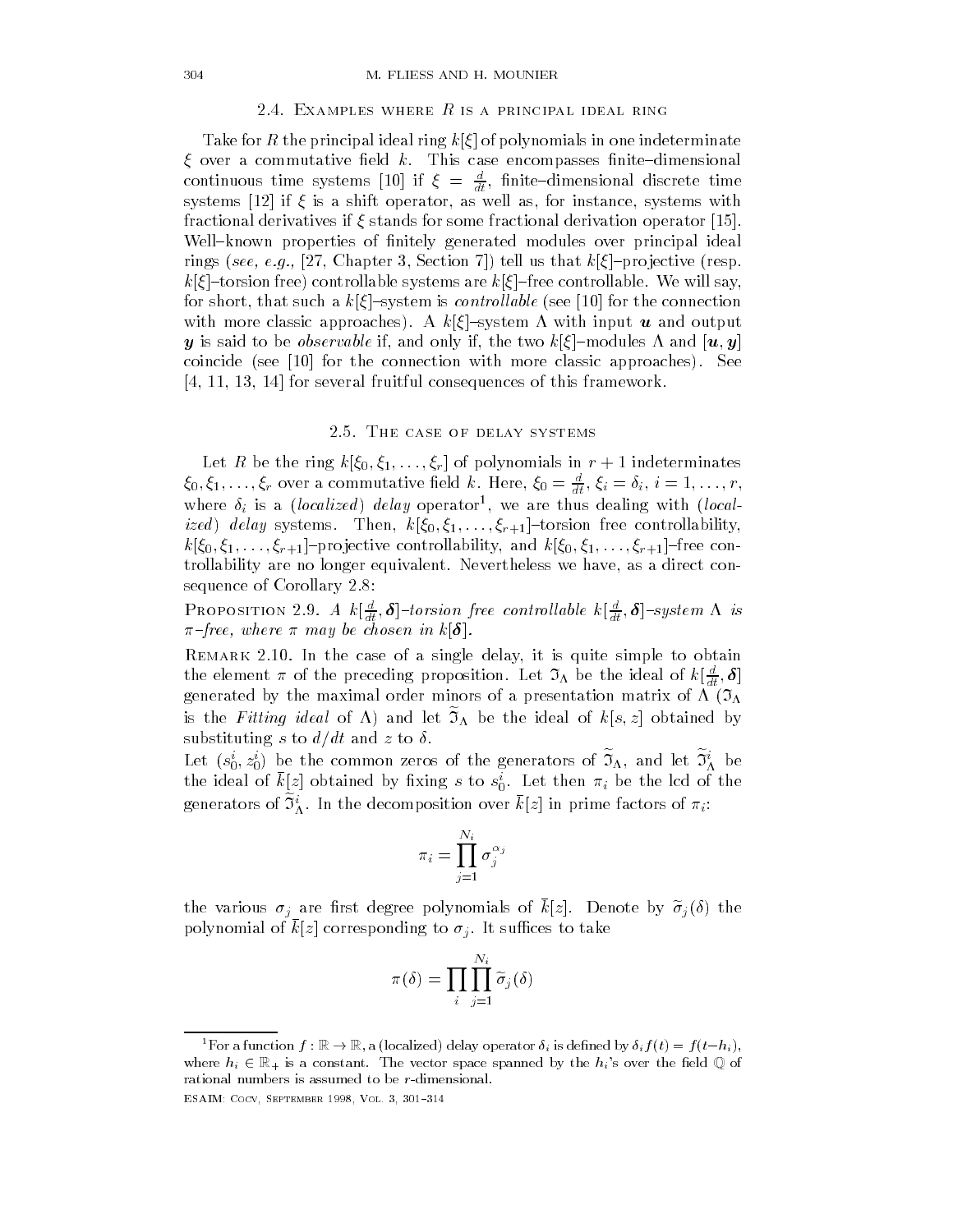Notice that noncommutative rings appear naturally in the study of nonstationary delay systems The ground -eld k above can then be taken as a *ayjerential-ayjerence* neid (see [8]), and  $\kappa[\frac{1}{dt}, o_1, \ldots, o_r]$  is noncommutative

 $\mathbf{f}$  will design a commutative  $\mathbf{f}$ zero, such as  $\mathbb{R}$  or  $\mathbb{C},$  and a  $\kappa[\overline{d}\overline{t},\boldsymbol{\theta}]$  -system will be called a delay system.

# 3. URITERIA FOR  $\kappa[\frac{\cdot}{dt},\bm{\theta}]$  -free and  $\kappa[\frac{\cdot}{dt},\bm{\theta}]$  -torsion free **CONTROLLABILITY**

In this section we establish two criteria for  $\kappa[\frac{1}{dt}, \bm{\sigma}]$  -free and  $\kappa[\frac{1}{dt}, \bm{\sigma}]$  torsion free controllability The -rst one uses the resolution of Serres con jecture due to Quillen and Suslin see also and for a detailed exposition).

In the present context, Quillen-Suslin's theorem may be stated as: **PROPOSITION 3.1.** A delay system is  $\kappa[\frac{1}{dt}, \mathbf{0}]$ -free controllable if, and only  $y, u$  is  $\kappa_{\lfloor \frac{n}{dt}, \theta \rfloor}$ -projective controllable.

This proposition implies the following criterion

 $\mathcal{A}$  delay system in the delay system of function  $\mathcal{A}$  and  $\mathcal{A}$  and  $\mathcal{A}$  and  $\mathcal{A}$ rank is k <sup>d</sup> dt - free control lable if- and only if-

$$
\forall (s,z_1,\ldots,z_r) \in \bar{k}^{r+1}, \quad \textit{rk}_{\,\bar{k}}\,P_{\Lambda}(s,z_1,\ldots,z_r) = \beta
$$

where k is the algebraic closure of k. This rank criterion is equivalent to the common minors of  $F_{\Lambda}$  of order  $\rho$  naving no common zero in  $\kappa$  .  $\cdot$ 

Proof Proposition 
 p from Eisenbud see also Buchsbaum and Eisenbud is the establishes the equivalence between problems pro jectivity of and the equivalence between p equality to  $\kappa[\frac{1}{dt},\bm{\sigma}]$  of the ideal  $\bm{\beta}$  generated by the  $\beta$  order minors of  $\Gamma \Lambda(\overline{dt},\bm{\theta})$ . Hilbert's Nullstellensatz implies that the equality  $\mathcal{Y} \ = \ \kappa \lfloor \overline{dt}, \bm{\theta} \rfloor$ is equivalent to these minors having no common zero in  $\kappa$  (  $r$  ,  $\imath.e.$  no loss  $\Box$ of rank for  $P_{\Lambda}(s,z_1,\ldots,z_r)$  for all  $(s,z_1,\ldots,z_r)$  in  $\kappa$  .

A criterion for  $\kappa\lfloor \frac{1}{dt},\bm{\theta}\rfloor$ -torsion free controllability is the following:

**THEOREM 3.3.** A delay system  $\Lambda$  is  $\kappa[\frac{1}{dt}, \mathbf{0}]$ -torsion free controllable if, and only if, the gcd of the  $\beta \times \beta$  minors of  $P_\Lambda$  belongs to k.

Proof. This criterion readily follows from Theorem 2 in Youla and Gnavi [49]. According to the latter, the gcd of the  $\beta \times \beta$  minors of  $P_{\Lambda}$  belongs to  $k$  if, and only if,, for all  $i$  in  $\{0,\ldots,r\},$  there exists matrices  $Q_i$ , with coemcients in  $\kappa_{\lfloor \overline{dt}}, \textbf{\textit{o}}],$  such that:

$$
P_{\Lambda}Q_i=\psi_iI_{\beta}
$$

where  $\psi_i$  is a polynomial in  $\kappa[\frac{\tau}{dt},\bm{\sigma}]$  which does not depend on the variable with index  $i$  ( $\frac{d}{dt}$  having index  $i = 0$  and  $\delta_i$  index  $i$  for  $i \geq 1$ ). The equation  $P_{\Lambda}Q_0=\psi_0I_{\beta}$  expresses the freeness of

$$
\Lambda_0 = k(\delta_1,\ldots,\delta_r)[\tfrac{d}{dt}]\otimes_{k[d/dt,\boldsymbol{\delta}]} \Lambda
$$

the equation  $P_{\Lambda}Q_1 = \psi_1 I_{\beta}$ , the freeness of

$$
\Lambda_1 = k(\tfrac{d}{dt}, \delta_2, \ldots, \delta_r)[\delta_1] \otimes_{k[d/dt,\delta]} \Lambda, \ldots
$$
  
ESAIN: Cocy, September 1998, Vol. 3, 301-314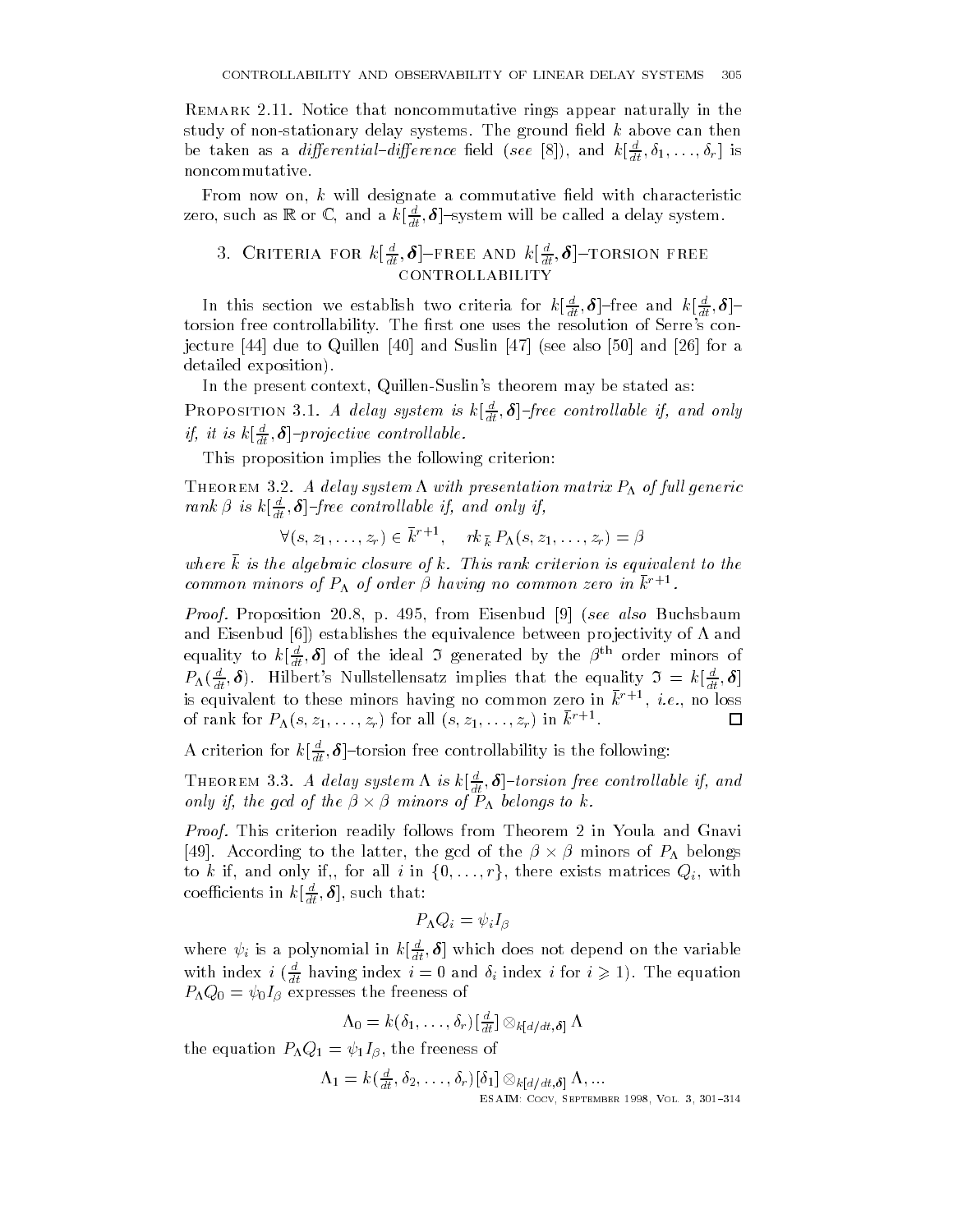and  $P_{\Lambda}Q_{r}=\psi_{r}I_{\beta}$  expresses the freeness of

$$
\Lambda_r = k(\tfrac{d}{dt}, \delta_1, \ldots, \delta_{r-1})[\delta_r] \otimes_{k[d/dt,\delta]} \Lambda.
$$

All the mentioned rings being principal, the freeness of the  $\Lambda_i$  is equivalent to their torsion freeness. Evidently,  $\Lambda$  is torsion free if, and only if, each of the  $\Lambda_i$ 's is so. □

### - Relationships with various coprimeness notions

Let us indicate some relationships between the above algebraic control labilty notions and some generalizations of the matrix coprimeness over  $\kappa_{\lfloor \frac{7t}{dt} \rfloor}$ . Consider for example a dynamics  $\mathcal D$  over  $k[\frac{u}{dt},\boldsymbol \delta]$  with input  $\boldsymbol u$  and output  $y$  and with equations:

$$
A\left(\frac{d}{dt},\boldsymbol{\delta}\right)\boldsymbol{y}=B\left(\frac{d}{dt},\boldsymbol{\delta}\right)\boldsymbol{u}.\tag{4.1}
$$

Dierent types of coprimeness have been de-ned in eg The matrices A and B are said to be zero prime (resp. minor prime, variety prime) if the maximal order minors of  $P_{\mathcal{D}}$  have no common zero in  $\bar{k}^{r+1}$ (resp. nave gcd 1 m  $\kappa_{[{\overline{dt}}}, \sigma_{]},$  generate an ideal containing polynomials of each of the rings  $\kappa[\frac{\pi}{dt}], \kappa[0_1], \ldots$ , and  $\kappa[0_r]).$  They are called *factor prime*, if for any decomposition  $P_{\mathcal{D}} = P_1 P_2$  in  $\kappa[\frac{1}{dt}, \mathbf{o}]$  with  $P_1$  square,  $P_1$  is unimodular. We have the following direct Corollaries of Theorems  $3.2$  and  $3.3$ .

Corollary and The Matrices A and B of equation  $\mathcal{E}$  and  $\mathcal{E}$  are  $\mathcal{E}$ (resp. minor prime) if, and only if,  $\mathcal D$  is  $k\lfloor \frac{a}{dt}, \boldsymbol \delta \rfloor$ -free controllable (resp.  $\kappa_{\lfloor \frac{1}{dt},\boldsymbol{0}\rfloor}$ -torsion free controllable).

Corollary - The matrices A and B of equation are variety prime if, and only if, D is free controllable simultaneously on  $k(\delta_1,\ldots,\delta_r) \lfloor \frac{a}{dt} \rfloor$ ,  $k(\frac{1}{dt}, 0_2, \ldots, 0_r)$ [01], ..., and  $k(\frac{1}{dt}, 0_1, \ldots, 0_{r-1})$ [0<sub>r</sub>].

In the case of a single delay, the notions of factor primeness and minor prime see The case of see Theorem and the case of several delays is more case of several delays is more case complex. The matrices  $A$  and  $B$  may indeed be factor prime with a non torsion free underlying module  $\mathbf{f}_1$  and for  $\mathbf{f}_2$  in a single in the following example is given in the following example in the following example is given in the following example in the following example in the  $\mathcal{D} = [u_1, u_2, y_1, y_2]$  be the dynamics with equations:

$$
\left(\delta_1 \delta_2 - \frac{d^3}{dt^3}\right) y_1 + \left(\delta_1^2 - \frac{d}{dt} \delta_2\right) y_2 = \frac{d}{dt} u_1
$$
  

$$
\left(\delta_2^2 - \frac{d^2}{dt^2} \delta_1\right) y_1 + \left(\delta_1 \delta_2 - \frac{d^3}{dt^3}\right) y_2 = \frac{d}{dt} u_2.
$$

The corresponding matrices A and B of  $\mathcal D$  are factor prime. Additionally,  $m$ ultiplying the mist equation by  $\sigma_2$  and the second by  $-\sigma_1$ , we obtain.

$$
\frac{d}{dt} \left[ \delta_1^2 \dot{y}_1 - \delta_2 \ddot{y}_1 + \delta_1 \ddot{y}_2 - \delta_2^2 y_2 - \delta_2 u_1 + \delta_1 u_2 \right] = 0
$$

wherefrom a torsion element esante coco e este comentante con el septembro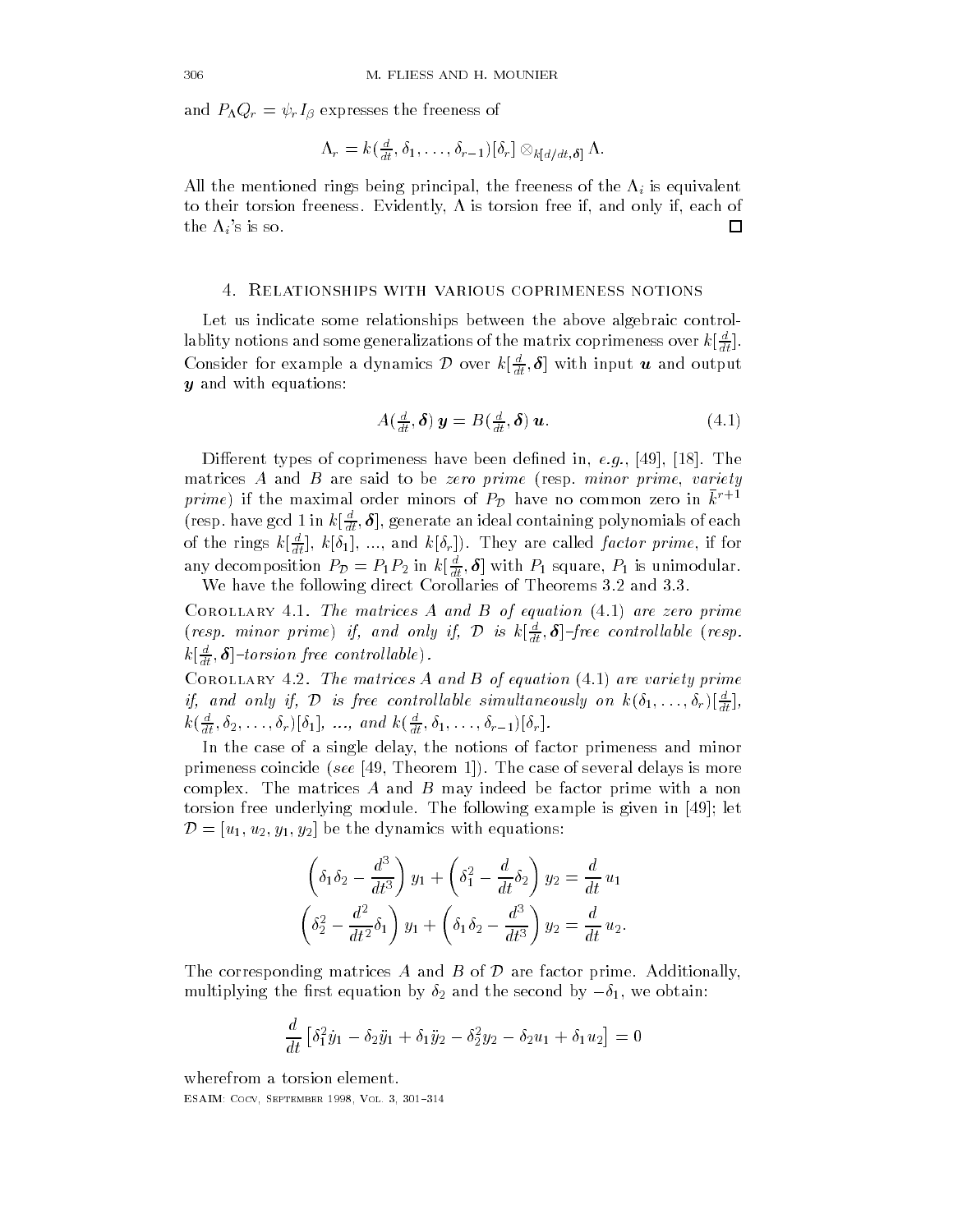### J. EXAMPLE. # TREENESS AND IRANSMISSION DELAY

Suppose we have two  $\kappa[\frac{1}{dt}]$ -systems  $\Lambda_1$  and  $\Lambda_2$  in cascade with a transmission delay operator  $\pi \in k{\mathord{\restriction}}{\mathbf{o}}$  ,  $\pi \notin k,$  between them. Denote this cascade by  $\Lambda_1 \star \pi \star \Lambda_2$  and by  $\Lambda_1 \star \Lambda_2$  the two systems in series without any transmission delay between them  $(\Lambda_1\star\Lambda_2)$  is thus a  $\kappa\lfloor \frac{1}{dt} \rfloor$  -system). For the sake



Figure - The system

of simplicity, take two  $\kappa_{\lfloor \frac{dt}{dt} \rfloor}$  -systems with equations

$$
A_i\left(\frac{d}{dt}\right)\mathbf{y}_i = B_i\left(\frac{d}{dt}\right)\mathbf{u}_i \tag{5.1}
$$

where  $\bm{u}_i$  and  $\bm{y}_i$  have  $m$  elements,  $A_i,$   $B_i \in k[\frac{u}{dt}]^{m \times m},$   $i=1,2,$  and

$$
\bm{u}_2=\pi\bm{y}_1.
$$

Set <sup>u</sup> u <sup>y</sup> y and u- y- <sup>y</sup> with equations We have the following result which could be seen as a complement to 

**PROPOSITION 5.1.** The  $\kappa[\frac{1}{dt}]$ -system  $\Lambda_1 \star \Lambda_2$  is controllable if, and only if, the delay system  $\Lambda_1 \star \pi \star \Lambda_2$  is  $\pi$ -free.

*Proof.* The "if" part is obvious. For the "only if" part, take a basis  $\mathbf{b} =$  $(b_1,\ldots,b_m)$  of the  $k\lfloor\frac{a}{dt}\rfloor$ -module  $\Lambda_1\star\Lambda_2.$  Then  $1\otimes\bm{b}$  is also a basis of the free  $k[\frac{u}{dt}, \pi, \pi^{-1}]$ -module  $k[\frac{u}{dt}, \pi, \pi^{-1}] \otimes_{k[d/dt]} \Lambda_1 \star \Lambda_2$ , and any system variable of  $\Box$  $\Lambda_1$  (resp.  $\Lambda_2$ ) is a  $k[\frac{u}{dt}]$ -linear combination of  $1\otimes \bm{b}$  (resp.  $\pi^{-1}(1\otimes \bm{b}))$ .

The following peculiar case of proposition 5.1 is stated in a more classical fashion

COROLLARY 3.2. Consider the  $k[\frac{d}{dt}, \mathbf{0}]$ -aynamics  $1 = [\mathbf{x}, \mathbf{u}]$  with equations

$$
\dot{\boldsymbol{x}}=F\boldsymbol{x}+G\pi\,\boldsymbol{u}
$$

where  $F \in k^{n \times n}$ ,  $G \in k^{n \times m}$ ,  $\pi \in k[\delta]$ ,  $\pi \notin k$ , and the  $k[\frac{\pi}{dt}]$ -dynamics  $1 - \alpha, u$  with equations

$$
\tilde{\boldsymbol{x}} = F\tilde{\boldsymbol{x}} + G\tilde{\boldsymbol{u}}.
$$

The following two properties are equivalent:

- (1) The  $\kappa[\frac{1}{dt}, \mathbf{\sigma}]$ -aynamics 1 is  $\pi$ -free;
- (ii) The  $\kappa_{\lfloor \frac{n}{dt} \rfloor}$ -aynamics 1 is controllable in Kalman's sense, i.e.,  $r\kappa_k$  |  $\sigma$  ,  $\Gamma$   $\sigma$  ,  $\ldots$  ,  $\Gamma$   $\Gamma$   $\sigma$  |  $\Gamma$  =  $n$ .

Remark - In most practical case studies is a simple delay operator However, this may not be the case,  $e.g.,$  for delay systems steming from wave equations with a propriate boundary conditions  $\mathcal{A}$  and  $\mathcal{A}$  appropriate boundary conditions  $\mathcal{A}$ of long electric lines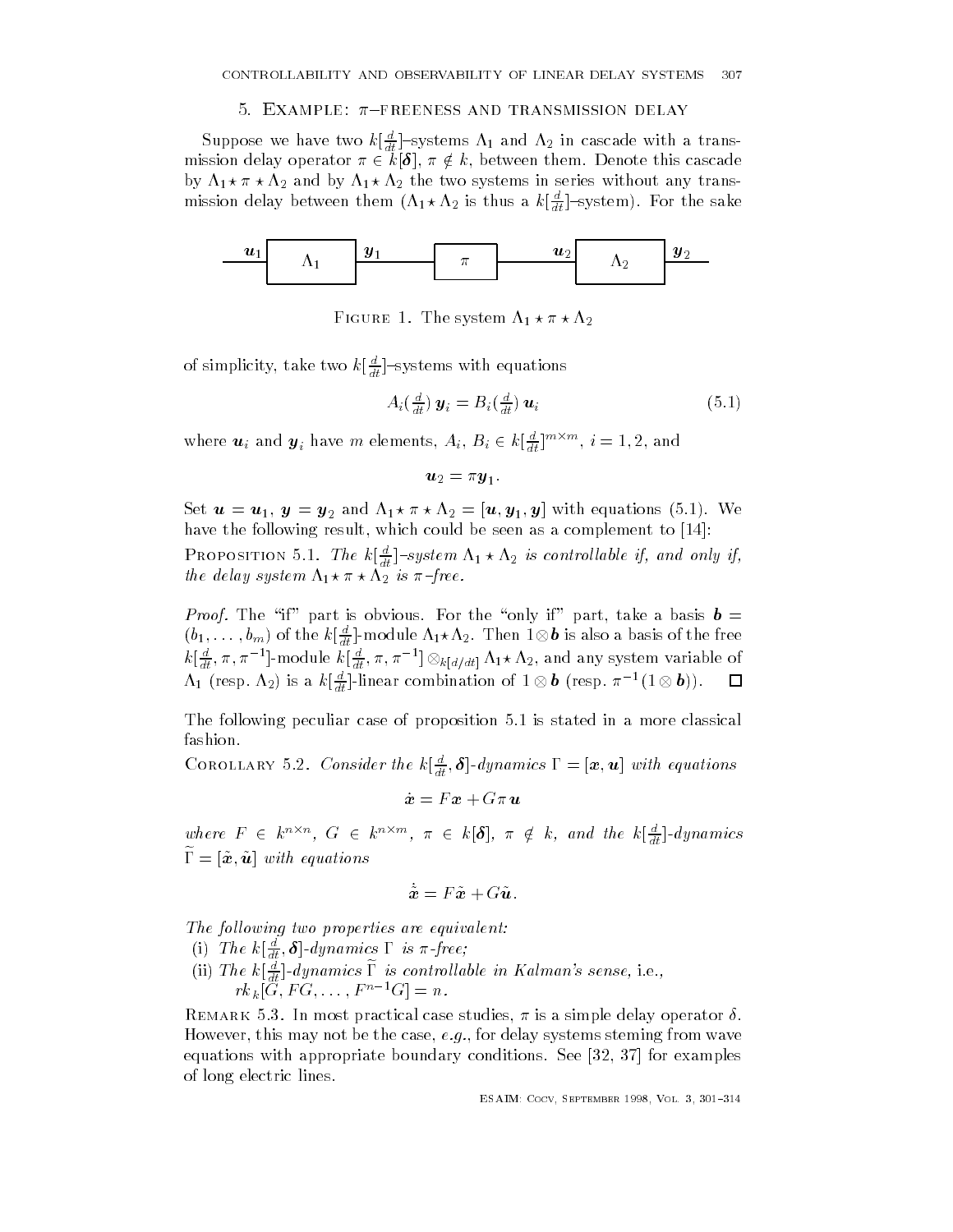# 0. REACHABILITY = WEAK CONTROLLABILITY

Consider the  $\kappa_{\lfloor \frac{\pi t}{dt}, \bm{\theta} \rfloor}$ -dynamics  $\bm{\mathsf{I}}\ =\bm{\mathsf{I}}\bm{x}, \bm{u} \bm{\mathsf{I}}$  with equations

$$
\dot{\boldsymbol{x}} = F(\boldsymbol{\delta}) \; \boldsymbol{x} + G(\boldsymbol{\delta}) \; \boldsymbol{u} \tag{6.1}
$$

where  $\bm{x}=(x_1,\ldots,x_n),\,\bm{u}=(u_1,\ldots,u_m),$  and the matrices  $F(\bm{\delta})\in k|\bm{\delta}|^{n\times n}$ and  $G(\boldsymbol{\theta}) \in k[\boldsymbol{\theta}]^{n \times m}$ .

Criteria for the reachability see- eg- and the weak controlla  $\mathbf{a}$  are are as an area of  $\mathbf{a}$  are as an area of  $\mathbf{a}$ 

— The dynamics  $\Gamma$  with equations (6.1) is reachable if, and only if,

$$
\forall (s, z_1, \ldots, z_r) \in \overline{k}^{r+1}, \quad \text{rk }_{\overline{k}} \left[ sI_n - F(z_1, \ldots, z_r) \mid G(z_1, \ldots, z_r) \right] = n.
$$
\n
$$
(6.2)
$$

 $-$  It is weakly controllable if, and only if,

 $\lbrack \text{rk }_{k(\delta)} \lfloor G(\mathbf{0}),\ldots, F(\mathbf{0})\rfloor = n.$ 

The following propositions give an interpretation of the preceding notions in our setting

Proposition and only if-dynamics # is reachable if-dynamics # is free if-dynamics # is free if-dynamics # is f controllable over  $\kappa_{\lfloor \frac{n}{dt},\mathbf{0} \rfloor}$ .

*Proof.* Follows directly from Theorem 3.2.

Proposition - The dynamics # is weakly control lable if- and only if- # is free controllable over  $\kappa(\boldsymbol{\sigma})[\frac{1}{dt}]$ .

*Proof.* Taking  $k(\boldsymbol{\delta})\lfloor \frac{u}{dt} \rfloor \otimes_{k[d/dt,\boldsymbol{\delta}]} V$  amounts, with  $K = k(\boldsymbol{\delta})$ , to considering the  $K\left[\frac{\tau}{dt}\right]$ -module 1 as a  $K\left[\frac{\tau}{dt}\right]$ -system. One is then in the framework of [10] and the controllability is expressed either as  $k(\boldsymbol{\delta})|_{\frac{d}{dt}|}^{\frac{\alpha}{d}} \otimes_{k[d/dt,\boldsymbol{\delta}]} \Gamma$  free or  $\Box$ as  $\text{rk } k(\delta)$  [ $\text{tr}(\boldsymbol{\theta}), \ldots, F(\boldsymbol{\theta})$   $\text{tr}(\boldsymbol{\theta})$ ]  $\equiv n$ .

# - Controllability interpretations and comparison diagram

Before giving a diagram on which most controllability notions can be com pared let us recall the interpretations of two notions de-ned in a functional and the section of the set  $\{z=1,2,3\}$  and the section is the section for the section  $\mathcal{L}$  .

## 7.1. SPECTRAL CONTROLLABILITY

In this and the following section, we use the ring  $\kappa(s, e^{-\epsilon \tau})$ , viewed as a subring of the convergent power series ring  $k\{\{s\}\}\$  (where s plays the role of  $\frac{d}{dt}$ , and  $\bm{h}=(h_1,\ldots,h_r),$  the  $h_i$ 's  $(h_i\in\mathbb{R},h_i>0)$  being the amplitudes of the corresponding delays). As previously noted [24], [46], mapping  $\frac{u}{dt} \mapsto s,$  $\delta_i \mapsto e^{-\alpha_i s}$  yields an isomorphism between the rings  $k[\frac{1}{dt},\boldsymbol{\delta}]$  and  $k[s,e^{-\alpha s}],$ where  $e^{\pm i\omega t} = (e^{\pm i\omega t} \cdot, \dots, e^{\pm i\omega t} \cdot)$ . Thus, by a slight abuse of language, a  $\min$ enerated  $\kappa|s,e\rangle = \min$  and  $\min$  still be called a delay system.

The following de-nition of spectral controllability extends previous ones see - and the second the state of the context of the second second second second second second second second second second second second second second second second second second second second second second second second s

$$
\qquad \qquad \Box
$$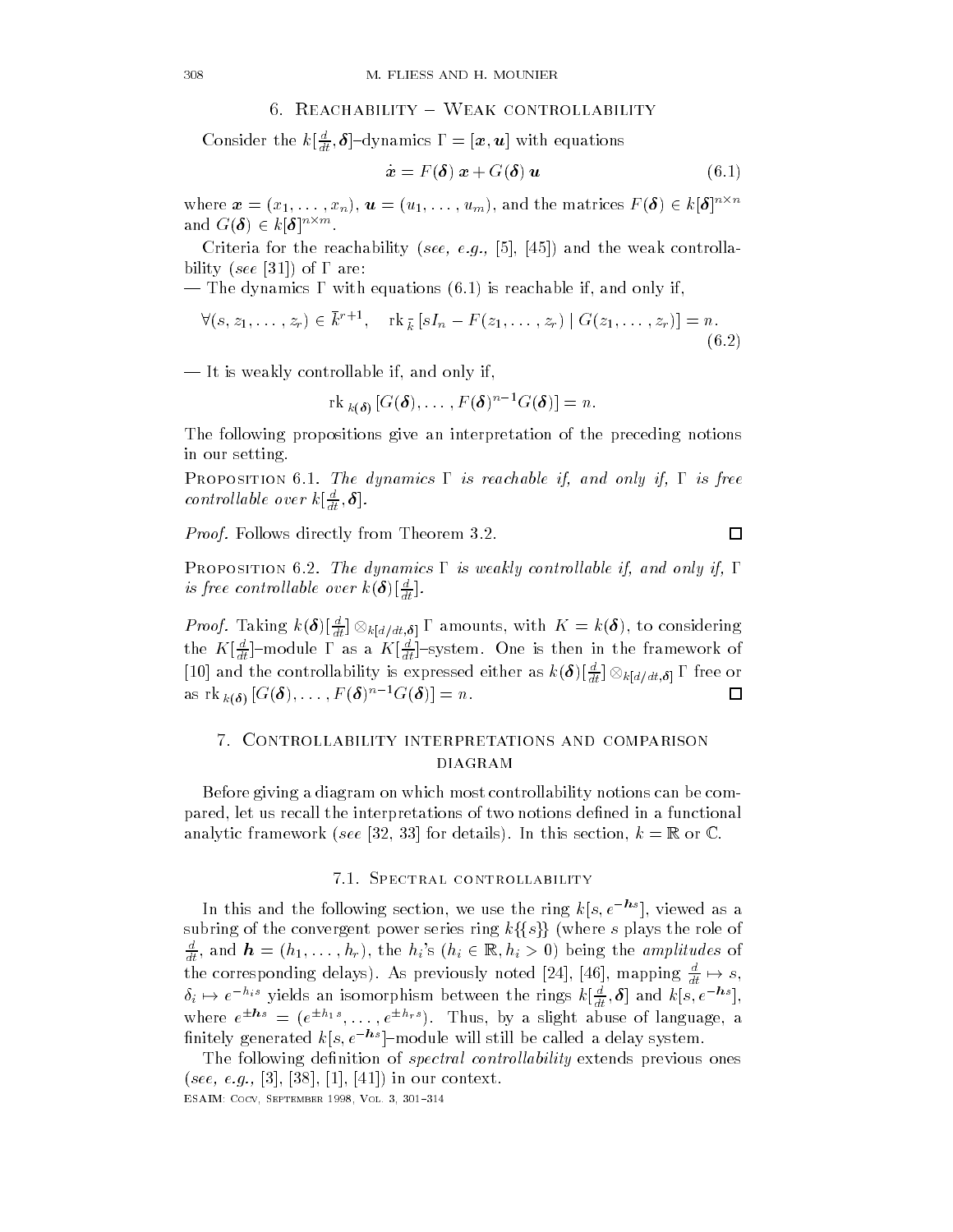DEFINITION (1.1) Let A be a delay system defined over the ring  $\kappa |s,e=|$ , with presentation matrix  $P_{\Lambda}$  of full generic rank  $\beta$ . It is called spectrally *controllable* if

$$
\forall s \in \mathbb{C}, \quad \text{rk}_{\mathbb{C}} \, P_{\Lambda}(s, e^{-\mathbf{h}s}) = \beta. \tag{7.1}
$$

Set  $\mathfrak{S}_r = k(s) | e^{-ns}, e^{ns} | \cap \mathfrak{E}$ , where  $\mathfrak E$  denotes the ring of entire functions. We have the following interpretation of spectral controllability

**FROPOSITION 1.2. Let**  $\Lambda$  **be a delay system over**  $\kappa | s, e = 1$ **, such that**  $\Lambda$  **is** ks- e-hs - ehs torsion free control lable Then is spectral ly control lable ifand only if it is strong from the control label on  $\mathcal{A}$ 

See for related results

# 7.2. APPROXIMATE CONTROLLABILITY

The *approximate controllability* corresponds to the density of the reachable space in a given function space (see, e.g., [1, 38]). For a  $\kappa[\frac{1}{dt},\bm{\sigma}]^\perp$ dynamics  $\mathcal{D} = |\boldsymbol{u}, \boldsymbol{x}|$  with equations

$$
\dot{\boldsymbol{x}}(t) = \sum_{i=1}^{N} F_{-i} \dot{\boldsymbol{x}}(t - ih) + \sum_{i=0}^{N} F_{i} \boldsymbol{x}(t - ih) + \sum_{j=0}^{M} G_{j} \boldsymbol{u}(t - jh)
$$
(7.2)

where  $\bm{x}(t) \in k^n$ ,  $\bm{u}(t) \in k^m$ ,  $h \in \mathbb{K}_+$ ,  $h > 0$ ,  $M \leqslant N$ ,  $F_{-i}$ ,  $F_i \in k^{n \wedge n}$ , and  $G_i \in k^{n \times m}$ , a matrix criterion (see [1], [48]) is given by:

$$
\mathrm{rk}_{\mathbb{C}}\left[\mathcal{F}(s) \mid \mathcal{G}(s)\right] = n, \quad \text{for all } s \in \mathbb{C}, \text{ and}
$$
\n
$$
\mathrm{rk}_{\mathbb{C}}\left[sF_{-N} + F_{N} \mid G_{M}\right] = n, \quad \text{for almost all } s \in \mathbb{C}.
$$

with

$$
\mathcal{F}(s) = sI - F_{-1}se^{-s} - \dots - F_{-N}se^{-Ns} - F_0 - F_1e^{-s} - \dots - F_Ne^{-Ns}
$$
  

$$
\mathcal{G}(s) = F_0 + F_1e^{-s} - \dots - G_{-M}e^{-Ms}.
$$

Consider the dynamics  $\mathcal{D}=k[s,e^{-ns},e^{ns}]\otimes_{k[s,e^{-hs}]} \mathcal{D}.$  Let  $\delta_{h_i}$  and  $\delta_{a_i}$  be the delays of respective amplitudes  $n_i$  and  $a_i$ . Let also  $\bm{v} = e^{i\gamma}$  and  $\bm{u}$  be a new input of  $\mathcal{\tilde{D}}.$  Then:

PROPOSITION 7.3. The dynamics  $\mathcal D$  is approximately controllable if, and only if the two follows are satisfactories and controlled the satisfactory

(i) it is spectrally controllable,

(ii) the k|s,  $e^{-ns}$ ,  $e^{ns}$ |-module  $\delta^{-N} \mathcal{D}/\delta^{-1} \mathcal{D}$  is torsion free.

# 7.3. THE COMPARISON DIAGRAM

Consider the single delay dynamics  $\mathcal{D} = |\boldsymbol{u}, \boldsymbol{x}|$  with equations

 $\dot{\boldsymbol{x}} = F(\delta) \boldsymbol{x} + G(\delta) \boldsymbol{u}$ 

where  $F$  and  $G$  are matrices of appropriate sizes. Setting

$$
\langle F(\delta), G(\delta) \rangle = [G(\delta), \dots, F(\delta)^{n-1} G(\delta)]
$$
  

$$
\Delta(s, z) = [sI - F(z) | G(z)],
$$

yields the implications and equivalences diagram depicted in Figure 2. The following result gives implication relationships between the new notion of esaine i in centrale anno 1999, com a contrat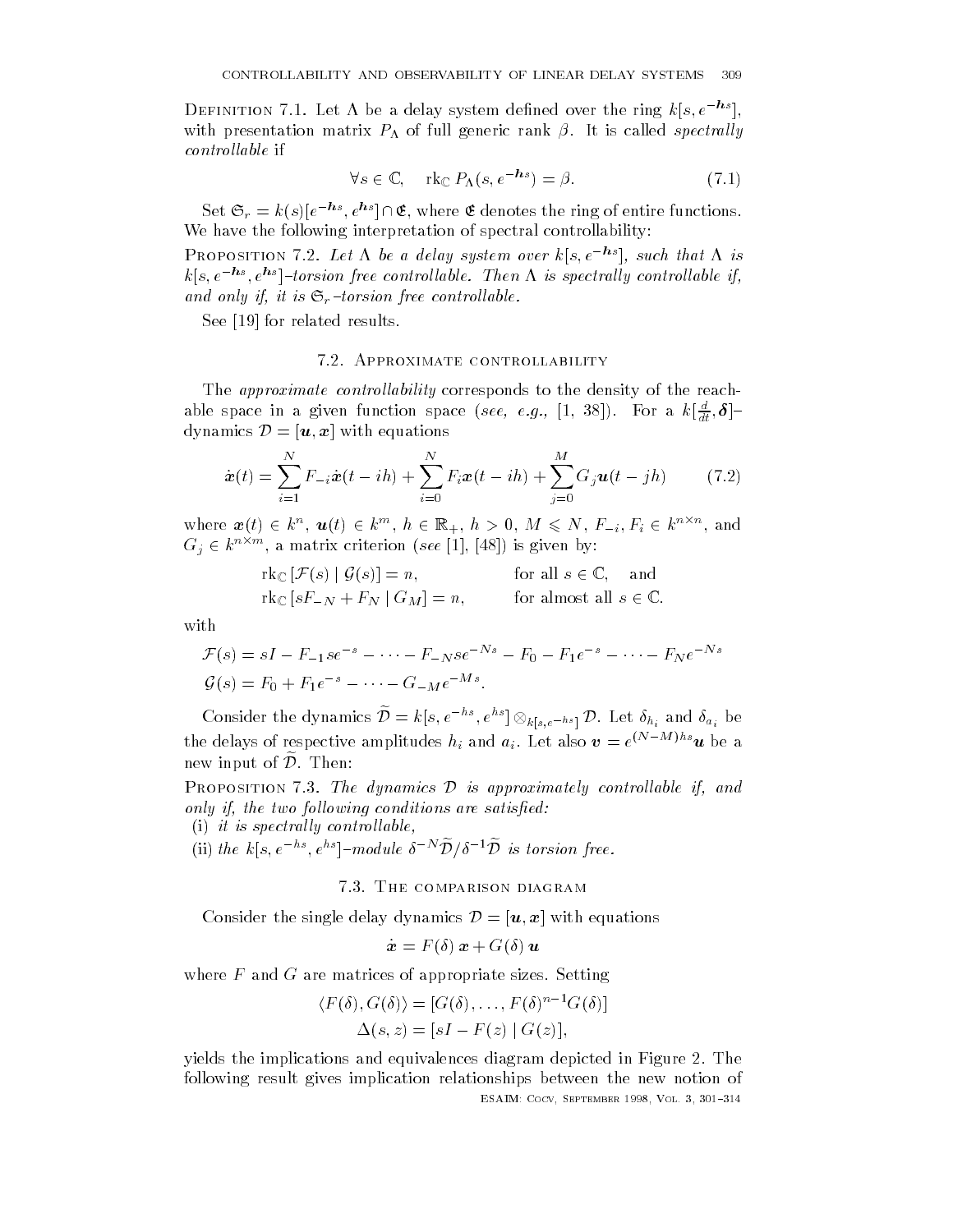

Figure - Controllability implications and equivalences diagram

 $\delta_{1}^{-1}\ldots\delta_{r}^{-treeness, where  $\alpha_{1},\ldots,\alpha_{r}$  are non-negative integers,  $\alpha_{1}+\ldots+$$  $\alpha_r > 0$ , and the ones in the diagram of Figure 2. **FROPOSITION** 1.4. Let  $\Lambda$  be a  $\kappa \left[ \frac{d}{dt}, \bm{\theta} \right]$ -system. The following chain of impucations is true

 $\Lambda$  spectrally controllable  $\Longrightarrow \Lambda \delta_1^{\alpha_1} \ldots \delta_r^{\alpha_r}$  -free  $\Longrightarrow \Lambda \kappa \lfloor \frac{u}{dt}, \boldsymbol{\delta} \rfloor$ -torsion free.

Proof. The proof follows directly from the inclusion chain

$$
k\left[\frac{d}{dt},\boldsymbol{\delta}\right]\subset k\left[\frac{d}{dt},\boldsymbol{\delta},\boldsymbol{\delta}^{-1}\right]\subset\mathfrak{S}_r.
$$

 $\Box$ 

### - Interpretations of observability notions

Consider the single delay dynamics  $\mathcal{D} = [\boldsymbol{u}, \boldsymbol{y}]$  with equations

$$
\dot{\boldsymbol{x}} = F(\delta) \boldsymbol{x} + G(\delta) \boldsymbol{u} \tag{8.1}
$$

$$
y = H(\delta) x \tag{8.2}
$$

esante coco e este comentante con el septembro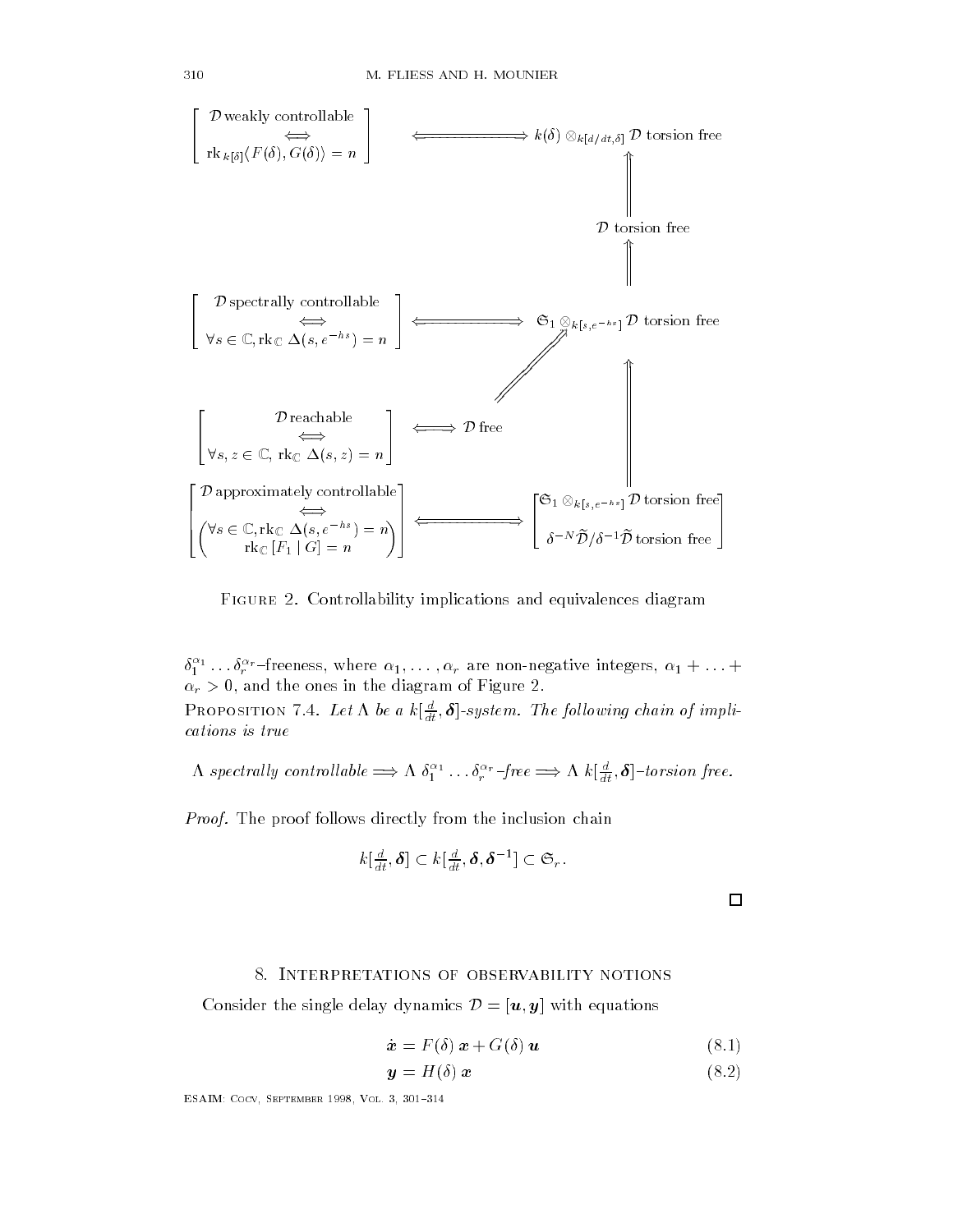where  $\boldsymbol{x} = (x_1, \ldots, x_n)$ ,  $\boldsymbol{u} = (u_1, \ldots, u_m)$ ,  $\boldsymbol{y} = (y_1, \ldots, y_p)$ ,  $F(\delta) \in k[\delta]^{n \times n}$ ,<br>  $G(\delta) \in k[\delta]^{n \times m}$ , and  $H(\delta) \in k[\delta]^{p \times n}$ . Set:

$$
\mathcal{O}(\delta) = \begin{bmatrix} H(\delta) \\ H(\delta)F(\delta) \\ \vdots \\ H(\delta)F^{n-1}(\delta) \end{bmatrix}
$$

The following observability notions are taken from [29]. The dynamics  ${\cal D}$ is said *observable over*  $k[\delta]$  (resp. over  $k(\delta)$ ) (in the sense of [29]) if  $\mathcal{O}(\delta)$  has a left inverse in  $\kappa | \sigma |^{(m_1, n_2)}$  (resp. in  $\kappa(\sigma) |^{(m_1, n_2)}$ ). It is said *hyperobservable* if the kernel of  $\mathcal O,$  considered as an operator defined over the ring of continuous functions  $C^0\vert k,k^n\vert$  is trivial. It is spectrally observable if  $\mathrm{rk}_{\mathbb{C}}\mathcal{O}(e^{-ns})=n$ for all  $s \in \mathbb{C}$ .

Setting

$$
\Omega(s,z) = \begin{bmatrix} sI_n - F(z) \\ H(z) \end{bmatrix}
$$

we have the following interpretations

PROPOSITION 8.1. The  $k[\frac{a}{dt},\delta]$ -dynamics  $\mathcal D$  is observable over  $k[\delta]$  (resp. over  $\kappa(\delta)$  in the sense of [29] if, and only if, it is  $\kappa[\frac{1}{dt}, \delta]$ -ovservable (resp.  $\kappa(\sigma)$ <sub>l</sub> $\frac{1}{dt}$ ]  $-*observable*$ .

*Proof.* It is shown in [29] that observability over  $k|\delta|$  of D is equivalent to:

$$
\forall (s, z) \in \overline{k}^2, \quad \text{rk}_{\overline{k}} \Omega(s, z) = n \tag{8.3}
$$

which is in turn equivalent to the left invertibility of  $\Omega(\frac{a}{dt},\delta)$  over  $k[\frac{a}{dt},\delta].$ Additionally, the relations of  $\mathcal D$  being

$$
\Omega(\frac{d}{dt}, \delta) \mathbf{x} - \begin{bmatrix} G(\delta) & 0 \\ 0 & -I_p \end{bmatrix} \begin{bmatrix} \mathbf{u} \\ \mathbf{y} \end{bmatrix} = 0
$$

the property (8.3) is obviously equivalent to the  $k[\frac{a}{dt},\delta]$ –observability of  ${\cal D}$ . The proof of the observability over  $k(\delta)$  is analogous.

PROPOSITION 8.2. The  $k[\frac{a}{dt},\delta]$ -dynamics D is observable if, and only if, it is  $\kappa_{\lfloor \frac{1}{dt},0,0\rfloor}$  -observable.

*Proof.* It is shown in [29] that hyperobservability of D is equivalent to:

 $\forall (s,z) \in k^2, z \neq 0, \quad \operatorname{rk}_{\,\overline{k}} \Omega(s,z) = n.$ 

This criterion is equivalent to the pro jectivity of

$$
k[\tfrac{d}{dt},\delta,\delta^{-1}] \otimes_{k[d/dt,\delta]} (\mathcal{D}/[\boldsymbol{u},\boldsymbol{y}])
$$

this module being given by its generators x and its relations

$$
\Omega(\tfrac{d}{dt},\delta) \, \bar{\bm{x}} = \bar{0}.
$$

The presentation matrix of this module being left invertible in  $k[\frac{1}{dt}, o, o^{-1}]$ ,  $\bar{\bm{x}} = 0,$  which implies  $\bm{x} \in k[\frac{u}{dt}, \delta, \delta^{-1}] \otimes_{k[d/dt, \delta]} [\bm{u}, \bm{y}].$ 

esaine i in centrale anno 1999, com a contrat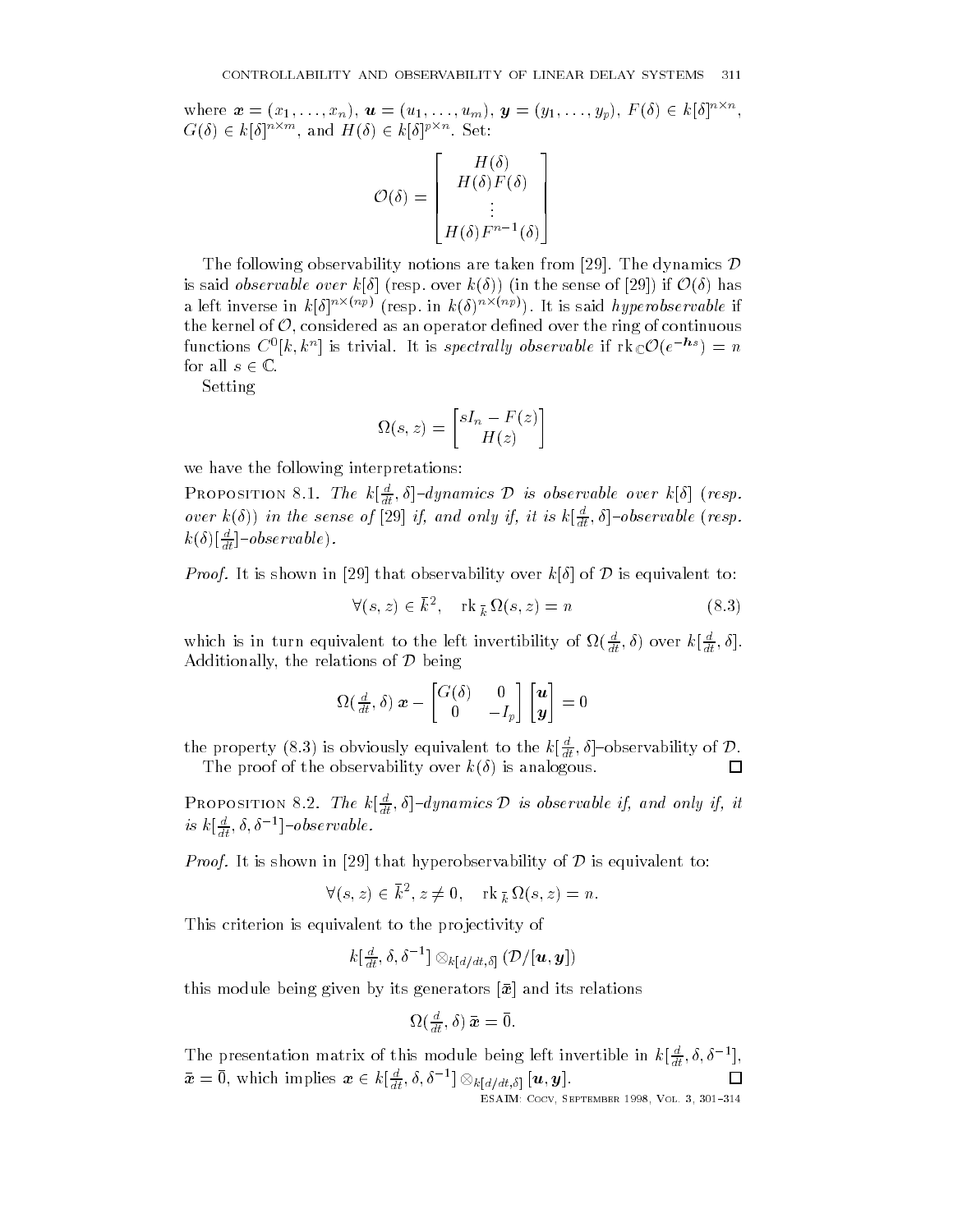

Figure - Observability implications and equivalences diagram

Let  $I$   $|e|$   $|e|$  be the polynomial ring in  $e$   $|e|$  with coefficients in  $I$   $=$  $k(s, e^{-ns}) \cap T_{\mathbb{C}}$ , where  $T_{\mathbb{C}}$  is the subring of  $\mathbb{C}(s, e^{-ns})$  generated by the family

$$
\left\{ b \, \frac{d^i \theta_\alpha}{d s^i} \middle| b \in \mathbb{R}, \alpha \in \mathbb{C}, i \in \mathbb{N} \right\}
$$

and  $\theta_{\alpha}$  designates the entire function

$$
\frac{1-e^{-h(s-\alpha)}}{s-\alpha}.
$$

We then have

PROPOSITION 8.3. The dynamics D is spectrally observable if, and only if,  $\left| u \right\rangle$  is  $\left| u \right\rangle = \left| u \right\rangle$  is  $\left| u \right\rangle = \left| u \right\rangle$  is extraording.

*Proof.* It is shown in [25] that spectral observability of D is equivalent to the left invertibility of  $\Omega(s, e^{-ns})$  over  $T[e^{-ns}]$ , which readily implies the 囗 T e-hs observability

The implications and equivalences diagram for the various observability no tions of the dynamics  $\mathcal D$  is depicted in Figure 3.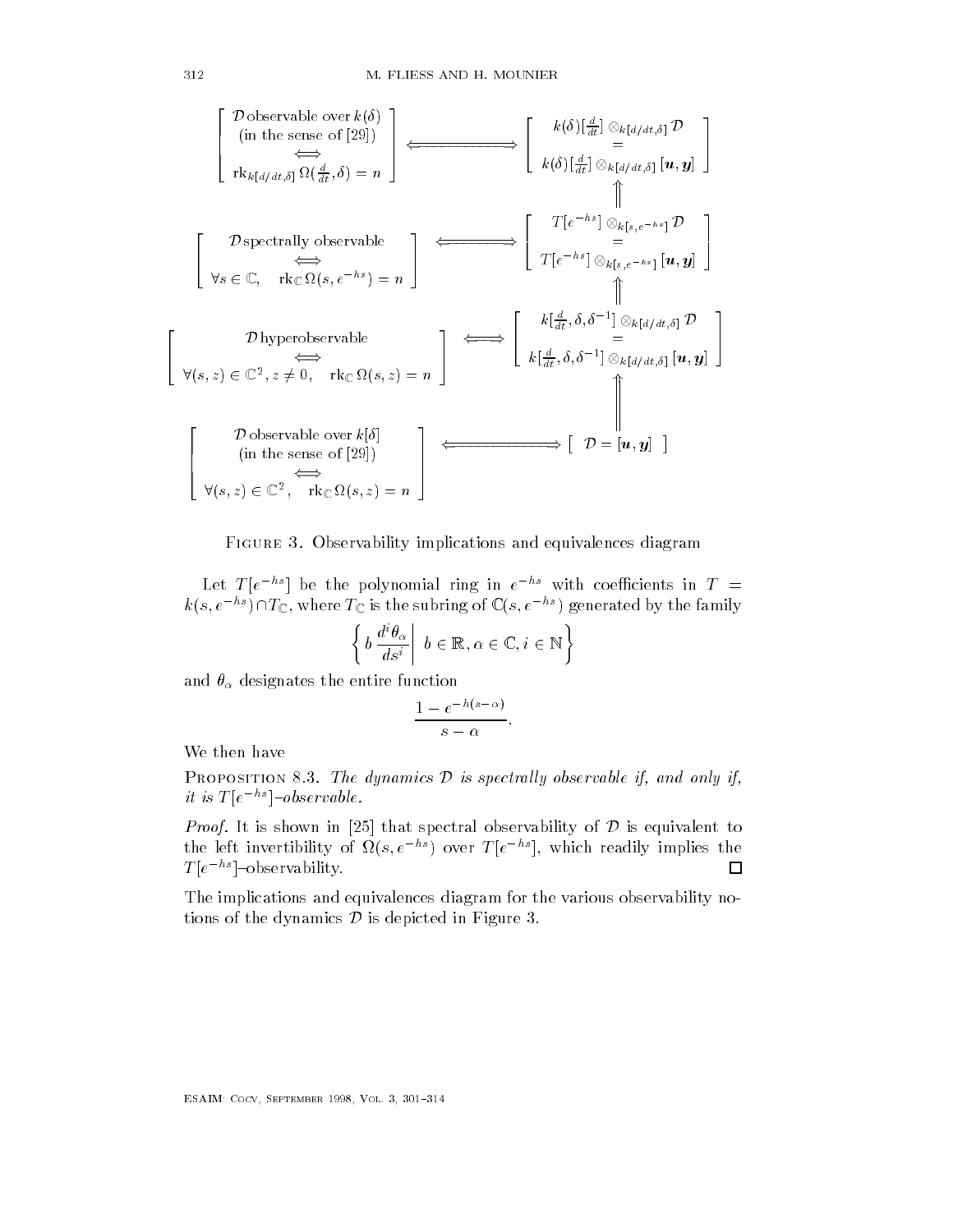## **REFERENCES**

- Z- Bartosiewicz Approximate controllability of neutral systems with delays in con trol Judget and the state of the state of the state of the state of the state of the state of the state of the
- A- Bensoussan G- Da Prato M-C- Delfour S-K- Mitter Representation and Control of Innite Dimensional System and  $B$  and  $B$  and  $B$  and  $B$  and  $B$  and  $B$  and  $B$  and  $B$
- K-P-M- Bhat H-N- Koivo Modal characterizations of controllability and observability for timedelay systems IEEE Trans- Automat- Contr- - -
- H- Bourles M- Fliess Finite poles and zeros of linear systems an intrinsic approach Internat J- Control -
- J-W- Brewer J-W- Bunce F-S- Van Vleck Linear Systems over Commutative Rings Marcel Dekker, New York, 1986.
- , a complex exact makes a complex exact makes a complex exact of the sample  $\mathcal{L}^{(1)}$ 259–268.
- C-I- Byrnes On the control of certain deterministic innitedimensional systems by algebrogen techniques and the state of the state  $\mathcal{A}$  and  $\mathcal{A}$  are the state of the state of the state of the state of the state of the state of the state of the state of the state of the state of the state of the
- R-M- Cohn A dierencedierential basis theorem Canad- J- Math- 1237.
- D- Eisenbud Commutative Algebra with a View toward Algebraic Geometry Springer Verlag, New York, 1995.
- M- Fliess Some basic structural properties of generalized linear systems Systems a control method, method, member of
- M- Fliess A remark on Willems tra jectory characterization of linear controllability  $\sim$  generator controls controlly controlly controlly controlled to  $\sim$
- M- Fliess Reversible linear and non linear discrete time dynamics IEEE Trans-Automat- Contr- -
- M- Fliess Une interpretation algebrique de la transformation de Laplace et des ma  $\boldsymbol{d}$  and  $\boldsymbol{d}$  and  $\boldsymbol{d}$  and  $\boldsymbol{d}$  and  $\boldsymbol{d}$  and  $\boldsymbol{d}$  and  $\boldsymbol{d}$  and  $\boldsymbol{d}$
- M- Fliess H- Bourles Discussing some examples of linear systems interconnections  $\mathcal{S}$  . The control Letter control Letter control Letter control Letter control Letter control Letter control Letter
- M- Fliess R- Hotzel Sur les systemes lineaires a derivation non entiere C-R- Acad-Sci- Paris II 
-
- M- Fliess H- Mounier Quelques proprietes structurelles des systemes lineaires a retards constants C- R- Acad- Sci- Paris I - -
- M- Fliess H- Mounier Interpretation and comparison of various types of delay system controllabilities In Proc- IFAC Conference System Structure and Control Nantes 1995, 330-335.
- E- Fornasini M-E- Valcher A polynomial matrix approach to the behavioral analysis of the systems I for the European Control Conference Process Process Process Process Process Process Process P
- H- GlusingLuer en A behavioral approach to delay dierential systems SIAM J-Contr- Opt- -
- A- Grothendieck J-A- Dieudonne Elements de geometrie algebrique I Springer Verlag, Berlin, 1971.
- $R$ -reference and  $R$ -reference  $R$  and  $R$ -reference  $R$  and  $R$ -reference  $R$
- R-E- Kalman P-L- Falb M-A- Arbib Topics in Mathematical Systems Theory McGraw-Hill, New York, 1969.
- E-W- Kamen On an algebraic theory of systems dened by convolution operators me ment a great contrary gate a contrary of the second
- E-W- Kamen An operator theory of linear functional dierential equations J- Di-Eq- -
- E-W- Kamen P-P- Khargonekar A- Tannenbaum Proper stable Bezout factorization and feedback control of the finest times International Control of Linear Control of Linear Control of Linear C 857.
- $\overline{y}$  y and  $\overline{y}$  and  $\overline{y}$  and  $\overline{y}$  and  $\overline{y}$  and  $\overline{y}$  and  $\overline{y}$  and  $\overline{y}$  and  $\overline{y}$  and  $\overline{y}$  and  $\overline{y}$  and  $\overline{y}$  and  $\overline{y}$  and  $\overline{y}$  and  $\overline{y}$  and  $\overline{y}$  and  $\overline{y}$  an
- $\lvert z \rvert$  S. Lang: Algebra, 3 eq., Addison-Wesley, Reading, MA, 1993.
- e-, man maa, si parallel forms forms forms forms forms forms forms forms forms forms forms forms in Automat- Contr- -